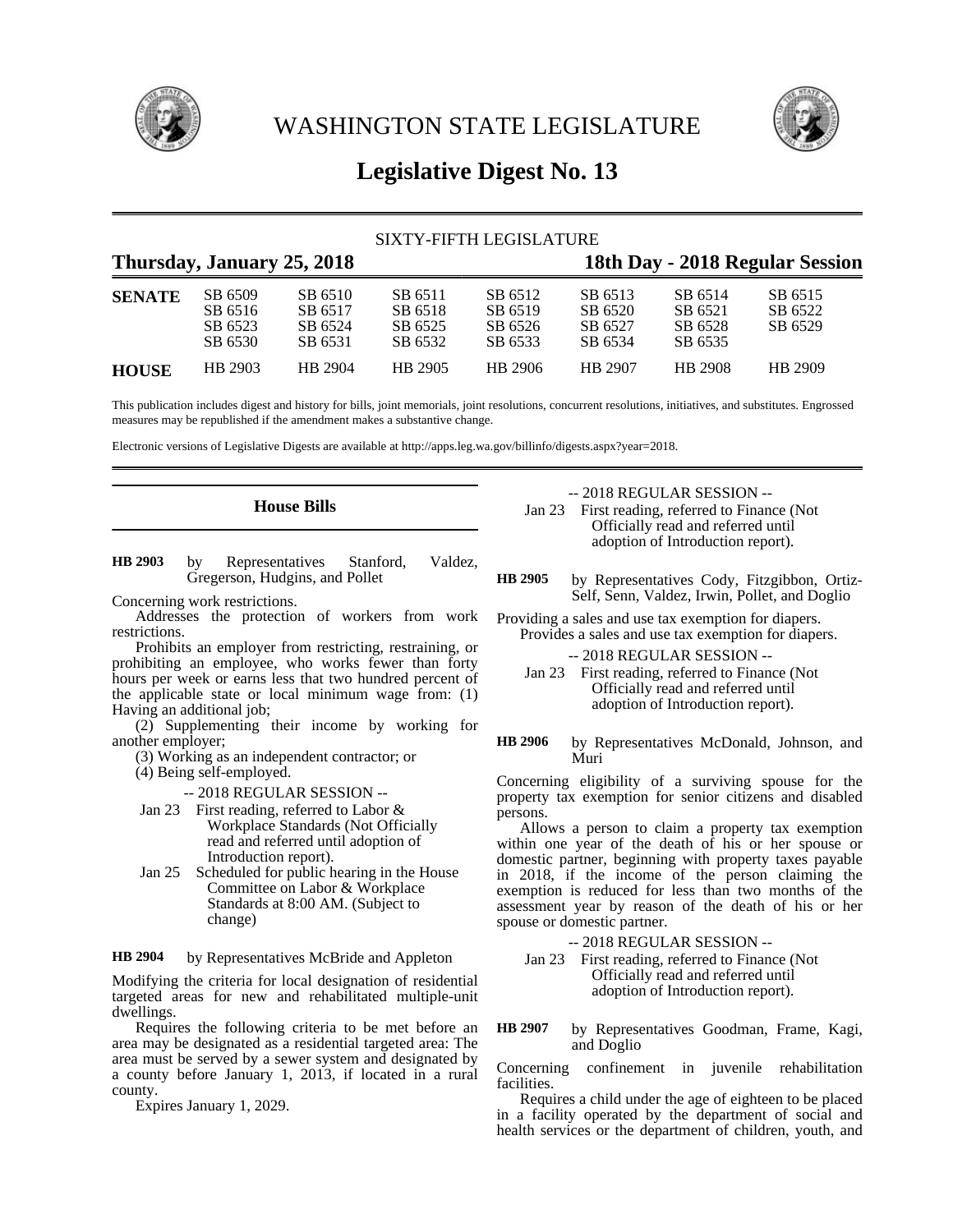families, as applicable, to determine the child's earned release date.

Authorizes a juvenile offender adjudicated of a serious violent offense to be committed by the juvenile court to the department of social and health services or the department of children, youth, and families, as applicable, for placement in a correctional institution up to the time the juvenile offender is age twenty-five and one-half years old, but not beyond.

Requires the state institute for public policy to assess the impact of this act on community safety, racial disproportionality, and youth rehabilitation.

-- 2018 REGULAR SESSION --

Jan 23 First reading, referred to Early Learning & Human Services (Not Officially read and referred until adoption of Introduction report).

by Representatives Macri, Jinkins, Robinson, Riccelli, Gregerson, Stonier, Slatter, Frame, Kagi, Ormsby, Ortiz-Self, Valdez, Goodman, Tarleton, Stanford, Pollet, and Doglio **HB 2908**

Enacting the employee reproductive choice act.

Establishes the employee reproductive choice act.

Modifies the state civil rights act by including the right of an employee whose employer provides health insurance coverage as part of an employee benefit package to receive contraceptive coverage from that employer's health plan free of restrictions, exclusions, or reductions in coverage or benefits.

Prohibits a health plan, issued on or after January 1, 2019, that includes coverage for contraceptive coverage, from imposing a deductible, coinsurance, copayment, or other cost-sharing requirement on the contraceptive coverage provided.

-- 2018 REGULAR SESSION --

Jan 23 First reading, referred to Judiciary (Not Officially read and referred until adoption of Introduction report).

by Representatives Macri, Jinkins, Robinson, Frame, Riccelli, Gregerson, Stonier, Kagi, Ormsby, Ortiz-Self, Valdez, Goodman, Tarleton, Stanford, and Pollet **HB 2909**

Enacting the reproductive health access for all act.

Establishes the reproductive health access for all act.

Requires the state health care authority to administer a program to reimburse the cost of medically appropriate services, drugs, devices, products, and procedures for individuals who can become pregnant and who would be eligible for medical assistance if not for 8 U.S.C. Sec. 1611 or 1612.

-- 2018 REGULAR SESSION --

Jan 23 First reading, referred to Health Care & Wellness (Not Officially read and referred until adoption of Introduction report).

# **Senate Bills**

by Senators Braun and Pedersen **SB 6509**

Concerning correctional cost savings.

Addresses consecutive and concurrent sentences and community placements for purposes of the sentencing reform act of 1981 and the sentencing for certain crimes committed before July 1, 2000.

Requires the department of corrections to recalculate the scheduled end dates for terms of community custody, community supervision, and community placement so they run concurrently to previously imposed sentences of community custody, community supervision, community placement, probation, and parole.

### -- 2018 REGULAR SESSION --

Jan 22 First reading, referred to Law & Justice.

### by Senators Short, Kuderer, Rivers, Conway, and Keiser **SB 6510**

Concerning benefit managers.

Requires a health benefit manager to: (1) Before conducting business in this state, register with the office of the insurance commissioner and annually renew the registration; and

(2) File contracts and amendments to the contracts, executed between the health benefit manager and health carrier, with the insurance commissioner thirty days before use.

Requires a pharmacy benefit manager to file contracts and amendments to the contracts, executed between the pharmacy benefit manager and an insurer or third-party payor, with the insurance commissioner thirty days before use.

Requires a radiology benefit manager to file contracts and amendments to contracts, executed between the radiology benefit manager and an insurer or third-party payor, with the insurance commissioner thirty days before use.

-- 2018 REGULAR SESSION -- Jan 22 First reading, referred to Health & Long Term Care.

### by Senator Darneille; by request of Department of Corrections **SB 6511**

Concerning responses to violations of conditions of community custody related to in lieu of earned early release time.

Removes language regarding the transfer of an offender to a more restrictive confinement status if he or she was transferred to community custody in lieu of earned early release.

-- 2018 REGULAR SESSION --

Jan 22 First reading, referred to Human Services & Corrections.

by Senators Baumgartner, Billig, and Padden **SB 6512**

Addressing county commissioner elections.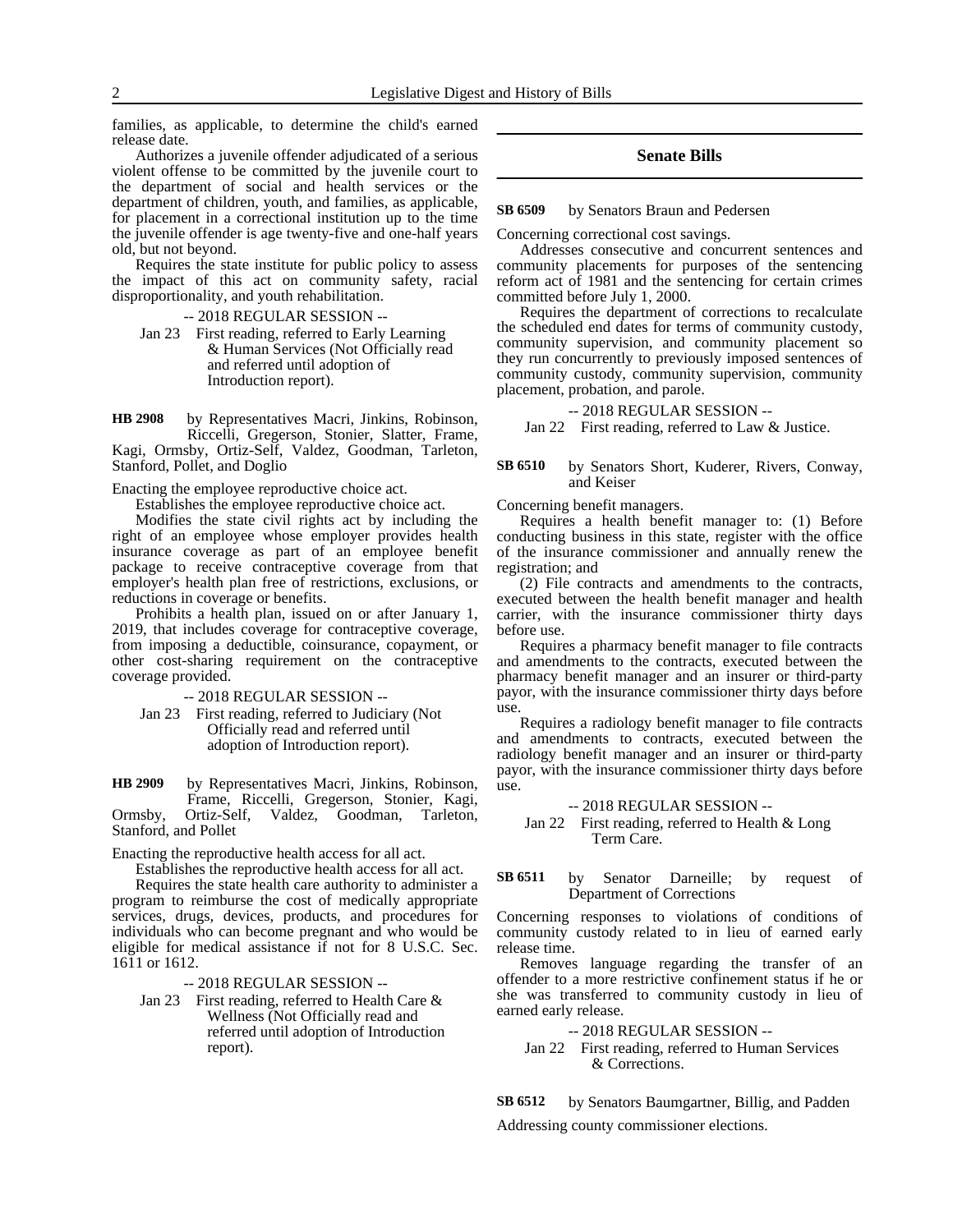Establishes the responsible representation act.

Requires certain noncharter counties to establish a redistricting committee to create, review, and adjust county commissioner districts.

-- 2018 REGULAR SESSION -- Jan 22 First reading, referred to Local Government.

#### by Senator Fortunato **SB 6513**

Providing a sales and use tax exemption for vehicles and equipment used by first responders.

Provides a sales and use tax exemption for public safety vehicles, public safety equipment, and replacement and repair parts for the vehicles and equipment used by first responders.

### -- 2018 REGULAR SESSION --

Jan 22 First reading, referred to Ways & Means.

by Senators Brown, O'Ban, Darneille, Palumbo, and Saldaña **SB 6514**

Concerning suicide prevention and behavioral health in higher education, with enhanced services to student veterans.

Requires the department of health to: (1) In collaboration with the student achievement council, develop a statewide resource for behavioral health and suicide prevention for the state's postsecondary institutions;

(2) Convene and consult with a work group that consists of representatives from stakeholder groups; and

(3) Contract with an entity that has suicide prevention expertise.

Creates the suicide prevention in higher education grant program to provide funding to postsecondary institutions for the institutions to create partnerships with health care entities to provide mental health, behavioral health, and suicide prevention to students in their institutions.

Requires the student achievement council to administer the grant program in collaboration with the work group convened by the department.

Requires postsecondary institutions to submit a report to the department of health for establishing a baseline for behavioral health concerns and responses at the institutions of higher education.

### -- 2018 REGULAR SESSION --

- Jan 22 First reading, referred to Higher Education & Workforce Development.
- by Senators Conway, Darneille, O'Ban, Becker, Zeiger, and Fortunato **SB 6515**

Concerning the legal and geographical review requirements for the conditional release of sexually violent predators to a less restrictive alternative.

Addresses the release of sexually violent predators to a neighboring county.

-- 2018 REGULAR SESSION --

Jan 22 First reading, referred to Human Services & Corrections.

Jan 24 Public hearing in the Senate Committee on Human Services & Corrections at 1:30 PM.

by Senators Wilson, Short, and Sheldon **SB 6516**

Allowing limited storm and sanitary sewer systems for rural economic development in the growth management act.

Authorizes a city to extend storm and sanitary sewer systems in rural areas for allowed uses or in certain limited circumstances by designing and sizing the sewer line so that it may serve only particular structures and not intervening lands.

-- 2018 REGULAR SESSION --

Jan 22 First reading, referred to Local Government.

by Senator Darneille; by request of Department of Corrections **SB 6517**

Eliminating the sunset provision associated with the drug offense sentencing grid.

Repeals an effective date and expiration date of, and chapter 291, Laws of 2015, amendments to, RCW 9.94A. 517 regarding the drug offense sentencing grid.

-- 2018 REGULAR SESSION --

Jan 22 First reading, referred to Law & Justice.

### by Senator Darneille; by request of Department of Corrections **SB 6518**

Requiring multiple terms of community custody or community supervision to run concurrently unless the court orders otherwise.

Addresses consecutive and concurrent sentences and community placements for purposes of the sentencing reform act of 1981 and the sentencing for certain crimes committed before July 1, 2000.

Requires the department of corrections to recalculate the scheduled end dates for terms of community custody, community supervision, and community placement so they run concurrently to previously imposed sentences of community custody, community supervision, community placement, probation, and parole, unless the court pronouncing the current sentence has expressly required the terms to run consecutively.

### -- 2018 REGULAR SESSION --

Jan 22 First reading, referred to Law & Justice.

#### by Senators King and Hobbs **SB 6519**

Revising the establishment of marine pilotage tariffs.

Removes the following duties and options from the board of pilotage commissioners and places them on the utilities and transportation commission: (1) Establishing the pilotage tariffs for pilotage services provided under chapter 88.16 RCW (the pilotage act);

(2) Establishing extra compensation for extra services to vessels in distress, for awaiting vessels, for vessels in direct transit to or from a Canadian port where Puget Sound pilotage is required for a portion of the voyage, or for being carried to sea on vessels against the will of the pilot; and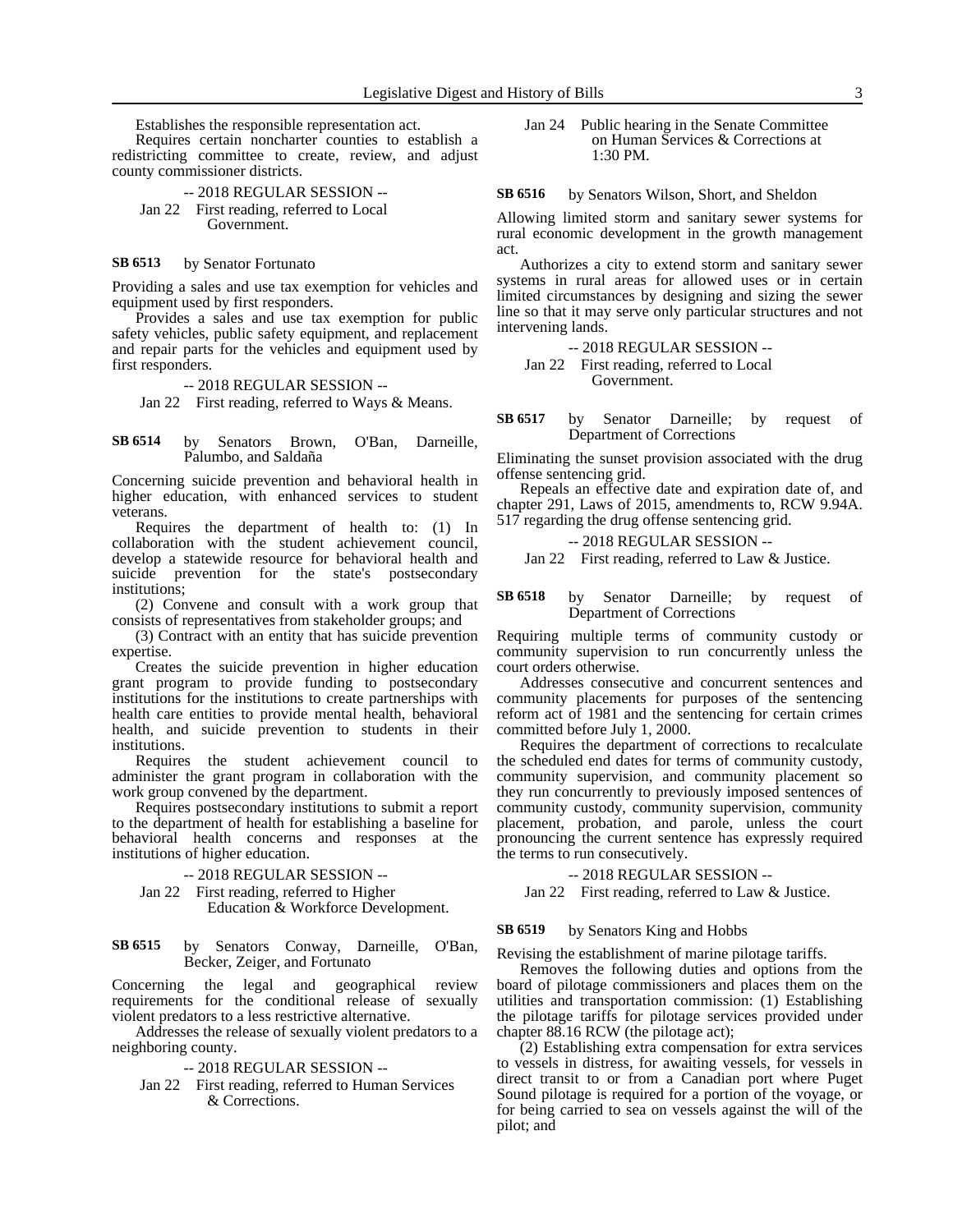(3) As an element of the Puget Sound pilotage district tariff, considering pilot retirement plan expenses incurred in the prior year in either pilotage district.

Prohibits the state from being obligated to fund or pay for any portion of retirement payments for pilots or retired pilots.

# -- 2018 REGULAR SESSION --

Jan 22 First reading, referred to Transportation.

#### by Senators Cleveland and Rivers **SB 6520**

Concerning certificate of need exemptions for certain ambulatory facilities and centers.

Prohibits the department of health from requiring a certificate of need for an ambulatory surgical facility or center wholly owned, fully operated, and used exclusively by a practice of physicians or dentists with two or fewer operating rooms and no more than two surgical specialties.

-- 2018 REGULAR SESSION --

Jan 22 First reading, referred to Health & Long Term Care.

by Senators Saldaña, Keiser, and Hasegawa **SB 6521**

Concerning unemployment compensation for musicians.

States that a base year will not be established unless it is determined, for a musician who earns at least seventyfive percent of his or her base year wages as an employee of a music or entertainment business or as a member of a music or entertainment group, that the individual earned wages in "employment" in not less than five hundred four hours of his or her base year.

-- 2018 REGULAR SESSION -- Jan 22 First reading, referred to Labor & Commerce.

#### by Senators Liias and Fain **SB 6522**

Limiting noncompetition agreements.

Addresses the protection of workers from work restrictions.

Prohibits an employer from restricting, restraining, or prohibiting an employee, who works fewer than forty hours per week or earns less that two hundred percent of the applicable state or local minimum wage, from: (1) Having an additional job;

(2) Supplementing their income by working for another employer;

(3) Working as an independent contractor; or (4) Being self-employed.

-- 2018 REGULAR SESSION --

- Jan 22 First reading, referred to Labor & Commerce.
- Jan 25 Scheduled for public hearing in the Senate Committee on Labor & Commerce at 1:30 PM. (Subject to change)

#### by Senator Mullet **SB 6523**

claims.

Concerning the tolling of construction defect claims. Modifies provisions regarding construction defect -- 2018 REGULAR SESSION --

Jan 22 First reading, referred to Law & Justice.

by Senators Braun, Rolfes, Rivers, Fain, Zeiger, Hawkins, Mullet, and Miloscia **SB 6524**

Concerning special education funding.

Modifies provisions regarding appropriations for special education programs.

Revises the definition of "funded enrollment percent," to include the actual enrollment percent if above thirteen and five-tenths percent, for school districts with a student enrollment under one thousand students.

Requires the state allocation for the special education safety net to be specified in the omnibus appropriations act which must be at least five percent of the total allocated to school districts under RCW 28A.150.390 (2) (b) (section  $1(2)$  (b) of this act).

Encourages school districts to participate in the establishment or continuation of existing cooperative programs between or among school districts, or educational service districts and school districts, to provide special education and services to eligible students with disabilities.

Requires each special education cooperative to apply for approval of the program by the superintendent of public instruction before the 2019-2020 school year and every five years thereafter.

-- 2018 REGULAR SESSION -- Jan 22 First reading, referred to Early Learning & K-12 Education.

by Senators Mullet, Braun, Palumbo, Fain, Hobbs, Takko, Rivers, Becker, Miloscia, Wilson, Angel, Ericksen, Warnick, Zeiger, Wagoner, Bailey, Honeyford, Brown, Schoesler, Fortunato, O'Ban, Sheldon, King, Walsh, Padden, Short, and Hawkins **SB 6525**

Concerning final implementation of education funding reform.

Finds that: (1) The court ruled in its November 15, 2017, order that it is satisfied that the new salary model provides for full state funding of basic education salaries sufficient to recruit and retain competent teachers, administrators, and staff;

(2) The court took exception that the 2017-2019 budget funds only half of the salary increase called for by the 2018-2019 school year, deferring full funding until the 2019-2020 school year; and

(3) Fully implementing state salary allocations in the 2018-2019 school year substantially alters the carefully calibrated balance between state and local sources of funding for school districts.

Declares an intent to: (1) Recalibrate the balance of state and local funding for school districts in light of the court's latest order;

(2) Fully implement the salary allocations in school year 2018-2019 if school districts accelerate the implementation of certain accounting and budget transparency requirements; and

(3) Reduce local school district levies by an amount equal to the increased state salary allocations that will be made to school districts in school year 2018-2019.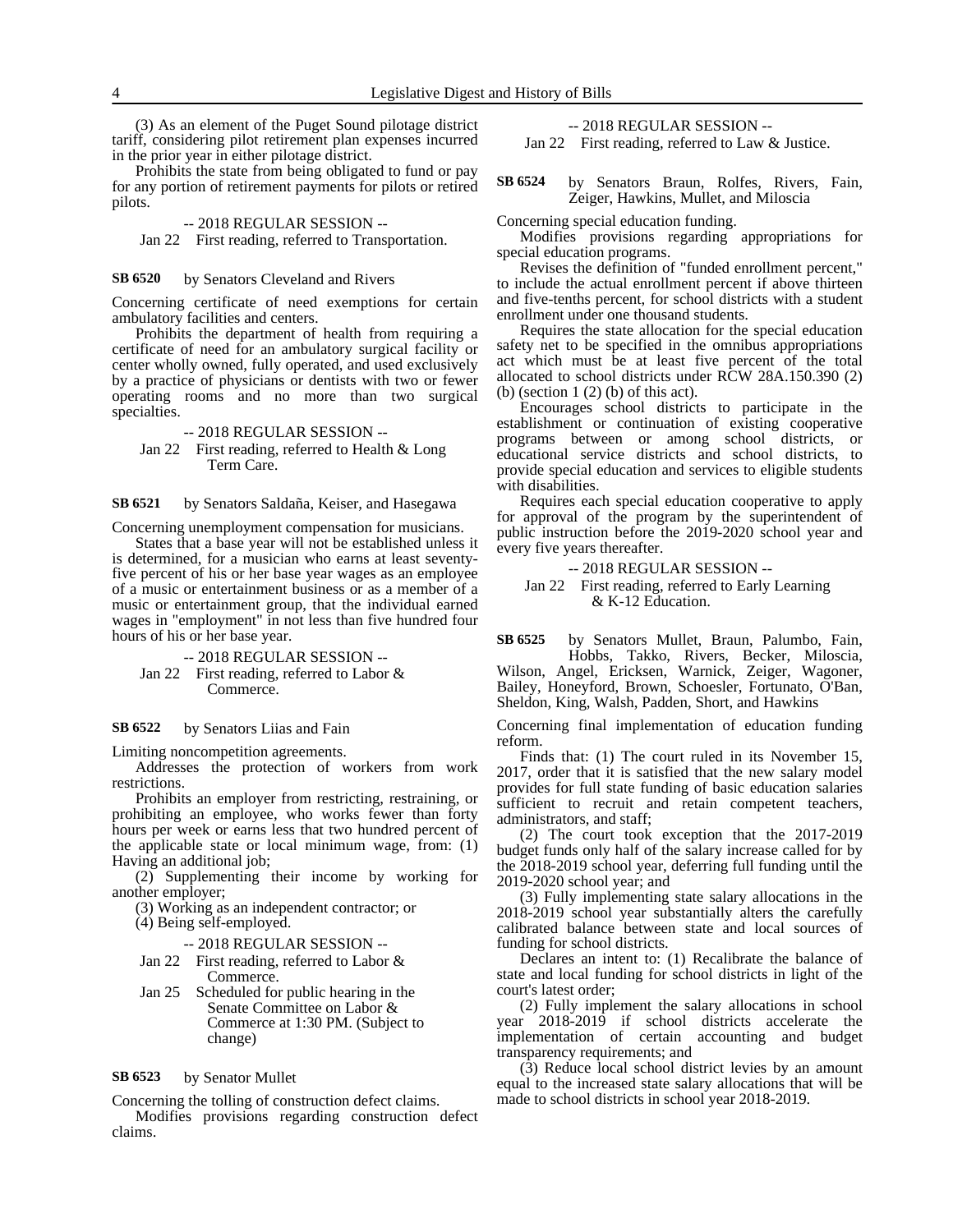-- 2018 REGULAR SESSION --

Jan 22 First reading, referred to Early Learning & K-12 Education.

by Senators Conway, Keiser, Hasegawa, Saldaña, and Kuderer **SB 6526**

Concerning noncompetition agreements.

States that a contract that restrains a person from engaging in a lawful profession, trade, or business of any kind is against public policy and is void and unenforceable to the extent that it restrains a person from engaging in a lawful profession, trade, or business.

### -- 2018 REGULAR SESSION --

- Jan 22 First reading, referred to Labor & Commerce.
- Jan 25 Scheduled for public hearing in the Senate Committee on Labor & Commerce at 1:30 PM. (Subject to change)

by Senators Schoesler and Rolfes **SB 6527**

Improving tax and licensing laws administered by the department of revenue, but not including changes to tax laws that are estimated to affect state or local tax collections as reflected in any fiscal note prepared and approved under the process established in chapter 43.88A RCW.

Addresses the improvement of department of revenueadministered tax and licensing laws.

-- 2018 REGULAR SESSION --

Jan 22 First reading, referred to Ways & Means.

by Senators Fain, Palumbo, Angel, Bailey, Braun, Miloscia, Wilson, Zeiger, Padden, and Rivers **SB 6528**

Eliminating various occupational licensure and certification requirements through creation of a state review web site.

Requires the department of licensing to create the Washington effective licensing port web site, which is a comprehensive and user-friendly web site for public comment on and review of individuals working in one or more of the following occupations: Auctioneer, boxing announcer, and manicurist.

Requires auctioneers, boxing announcers, and manicurists to have an active profile on the web site.

Requires the web site to allow any individual to: (1) Register and create a profile that lists business contact information and allows for public comment and review of his or her service; and

(2) Include information about training, degrees, or certificates that he or she holds.

Allows the department of licensing to charge a fee of no more than twenty-five dollars for the first creation of an individual's profile.

Changes the name of the cosmetology, hair design, barbering, esthetics, and manicuring advisory board to the cosmetology, hair design, barbering, and esthetics advisory board.

-- 2018 REGULAR SESSION -- Jan 22 First reading, referred to Labor & Commerce.

by Senators Saldaña, Ranker, Cleveland, Rolfes, Van De Wege, Miloscia, Chase, Conway, McCoy, Hunt, Keiser, and Hasegawa **SB 6529**

Protecting agricultural workers and community members from pesticides.

Declares that agricultural workers and community members should be protected from pesticide exposure and notified of certain pesticide applications to prevent unnecessary exposure.

Requires a pesticide user to provide written notice of an intended pesticide application in accordance with certain requirements provided by the department of health.

Requires the department of health to develop a list of individuals who apply to receive notification of pesticide applications on adjacent property.

Authorizes the department of health and the department of labor and industries to investigate and assess a civil fine in accordance with administrative procedures for certain violations of this act.

Prohibits the civil fine from exceeding seven thousand five hundred dollars.

|  |  | $-2018$ REGULAR SESSION $-$ |
|--|--|-----------------------------|
|--|--|-----------------------------|

- Jan 22 First reading, referred to Labor & Commerce.
- Jan 25 Scheduled for public hearing in the Senate Committee on Labor & Commerce at 1:30 PM. (Subject to change)

by Senators Saldaña, Zeiger, Liias, and Takko **SB 6530**

Concerning the transfer of moneys from transportation accounts.

Creates the bicycle and pedestrian grant account.

Requires a certain net tax amount from the motor vehicle fund to be distributed to the transportation improvement board, the county road administration board, the freight mobility investment account, the freight mobility multimodal account, and the connecting Washington account.

Requires the state treasurer to transfer from the multimodal transportation account: (1) 4,403,000 dollars to the rural mobility grant program account beginning with September 2019, by the last day of September, December, March, and June of each year;

(2) 9,710,000 dollars to the regional mobility grant program account beginning with September 2019, by the last day of September, December, March, and June of each year;

(3) 7,335,000 dollars to the complete streets grant program account; and

(4) 5,190,000 dollars to the bicycle and pedestrian grant account.

Expires June 30, 2031.

### -- 2018 REGULAR SESSION --

Jan 22 First reading, referred to Transportation.

by Senators Pedersen, Warnick, Carlyle, Rivers, Keiser, Fain, Rolfes, King, Hobbs, **SB 6531**